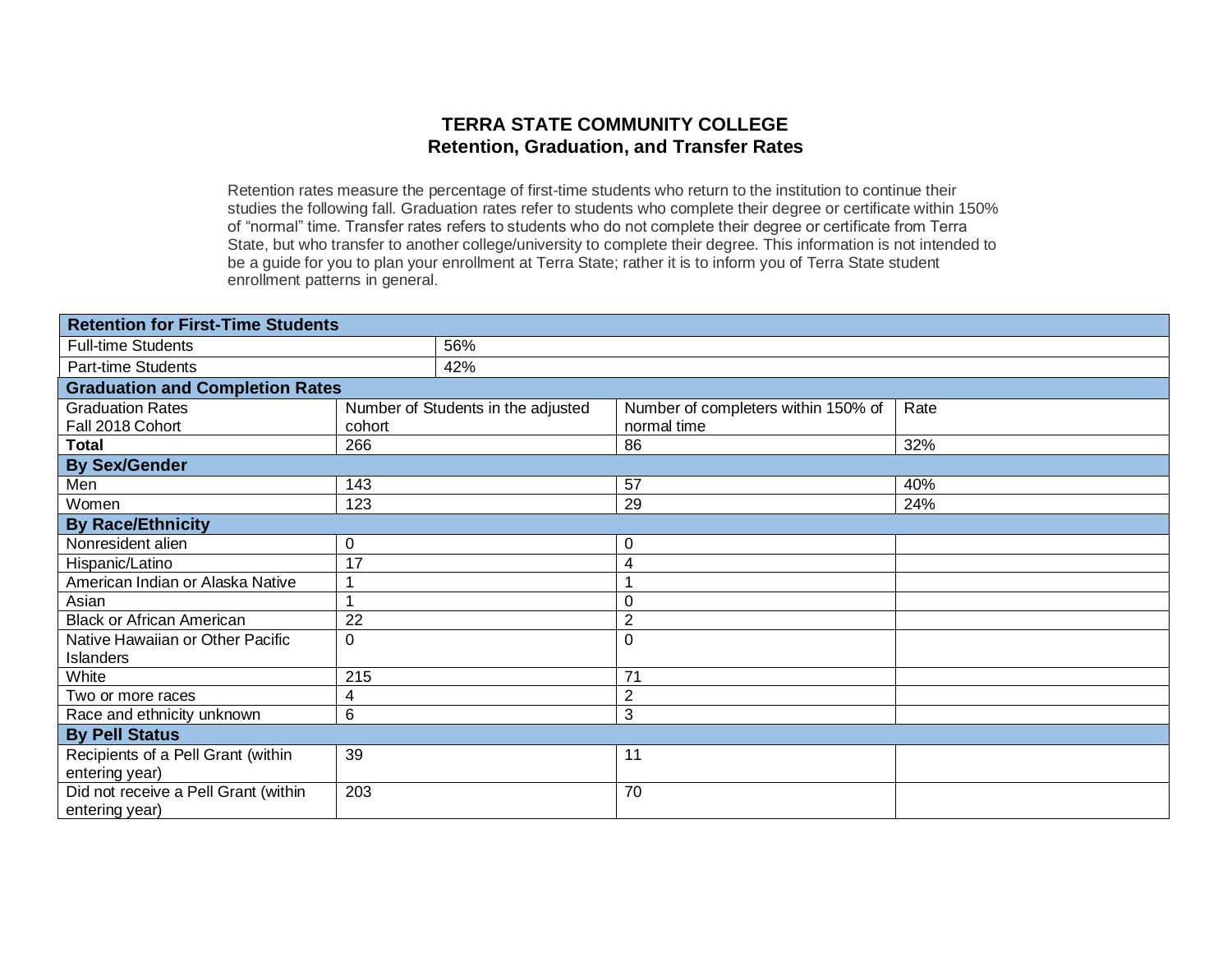| <b>Overall Graduation Rate</b>                           |     |
|----------------------------------------------------------|-----|
| <b>Graduation Rate</b>                                   | 32% |
| Total number of students in the Adjusted Cohort          | 265 |
| Total number of transfers-out within 150% of normal time | 86  |
| <b>Overall Transfer-out Rate</b>                         |     |
| Transfer-out Rate                                        | 25% |
| Total number of students in the Adjusted Cohort          | 265 |
| Total number of transfers-out within 150% of normal time | 66  |

#### **TERRA STATE COMMUNITY COLLEGE Employment and Licensure Information**

**Links to employment and student pass rates for licensure exams in programs having additional accreditation (additional to HLC accreditation for the College) as applicable:**

**Health Information Technology:** 

**[http://terra.edu/degrees\\_programs/allied\\_health\\_nursing\\_science\\_division/health\\_information\\_technology/index.php](http://terra.edu/degrees_programs/allied_health_nursing_science_division/health_information_technology/index.php)**

**Physical Therapist Assistant:** 

**[http://terra.edu/degrees\\_programs/allied\\_health\\_nursing\\_science\\_division/physical\\_therapist\\_assistant/index.php](http://terra.edu/degrees_programs/allied_health_nursing_science_division/physical_therapist_assistant/index.php)**

**Medical Assisting: [http://terra.edu/degrees\\_programs/allied\\_health\\_nursing\\_science\\_division/medical\\_assisting/index.php](http://terra.edu/degrees_programs/allied_health_nursing_science_division/medical_assisting/index.php)**

**Nursing: [http://terra.edu/degrees\\_programs/allied\\_health\\_nursing\\_science\\_division/nursing/index.php](http://terra.edu/degrees_programs/allied_health_nursing_science_division/nursing/index.php)**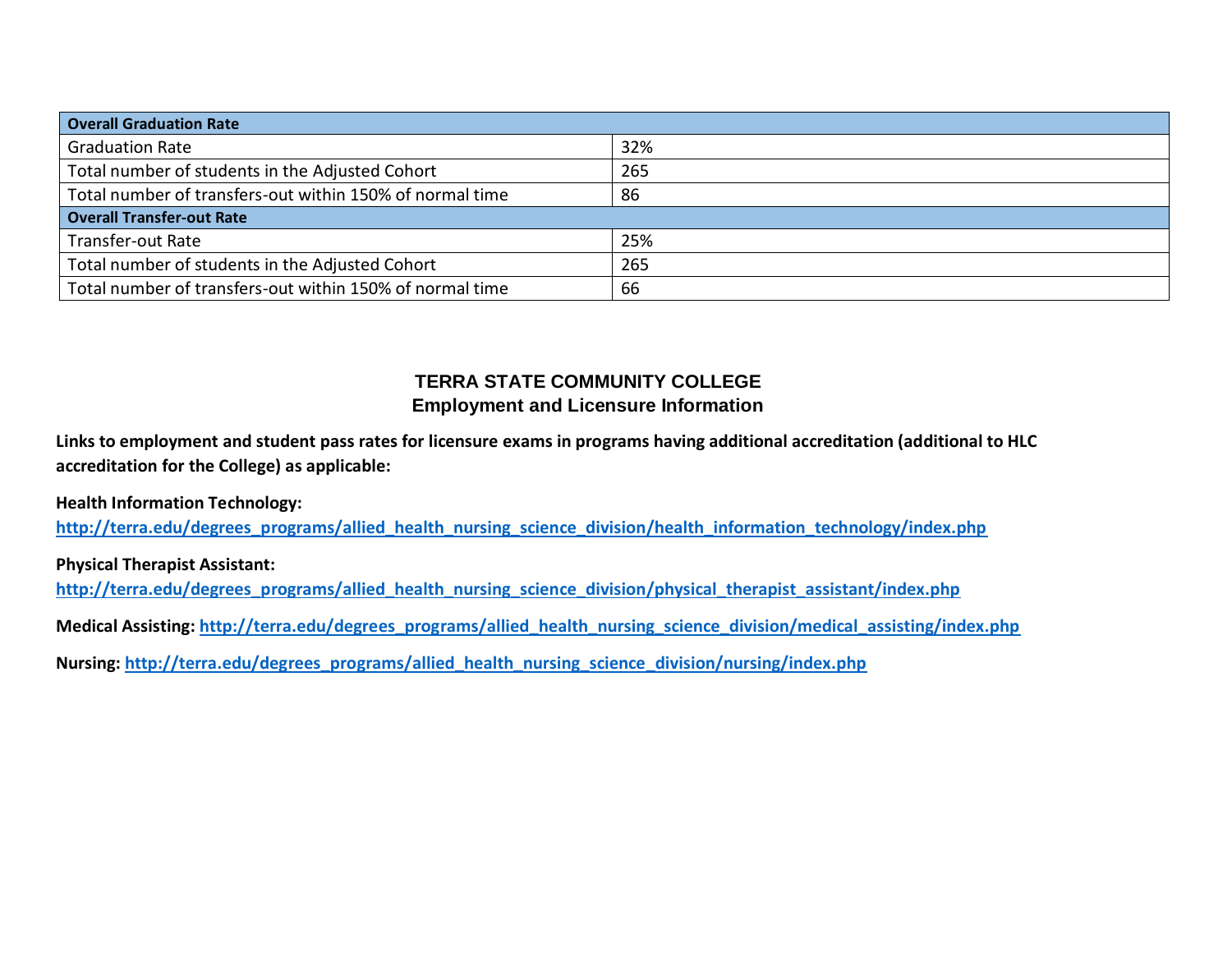# **Information from the Ohio Department of Higher Education (ODHE)**

### **Headcount Enrollment: Fall 2010 to Fall 2021**

| 2010  | 2011  | 2012  | 2013  | 2014  | 2015  | 2016        | 2017 | 2018  | 2019  | 2020  | 2021  |
|-------|-------|-------|-------|-------|-------|-------------|------|-------|-------|-------|-------|
| 3,560 | 3,501 | 3,192 | 2,898 | 2,540 | 2,654 | 2,434 2,261 |      | 2,263 | 2,347 | 2,035 | 1,875 |

## **Degrees and Certificates Awarded: Fiscal Years 2009 to 2018**

| <b>Fiscal Year</b>                         | 2009           | 2010 | 2011 | 2012           | 2013           | 2014           | 2015 | 2016 | 2017 | 2018 |  |
|--------------------------------------------|----------------|------|------|----------------|----------------|----------------|------|------|------|------|--|
| <b>CERTIFICATES</b>                        |                |      |      |                |                |                |      |      |      |      |  |
| <b>Less than One-</b><br><b>Year Award</b> | 65             | 97   | 92   | 67             | 59             | 67             | 98   | 17   | 112  | 87   |  |
| One to less than<br><b>Two-Year Award</b>  | $\overline{2}$ | 8    | 3    | 5              | $\overline{4}$ | $\overline{4}$ | 33   | 24   | 43   | 41   |  |
| <b>CERTIFICATES</b><br><b>TOTAL</b>        | 67             | 105  | 95   | 72             | 63             | 71             | 131  | 41   | 155  | 128  |  |
|                                            |                |      |      | <b>DEGREES</b> |                |                |      |      |      |      |  |
| <b>Associate Degree</b>                    | 214            | 211  | 223  | 252            | 258            | 286            | 259  | 244  | 245  | 242  |  |
| <b>AWARDS TOTAL</b>                        | 281            | 316  | 318  | 324            | 321            | 357            | 390  | 285  | 400  | 370  |  |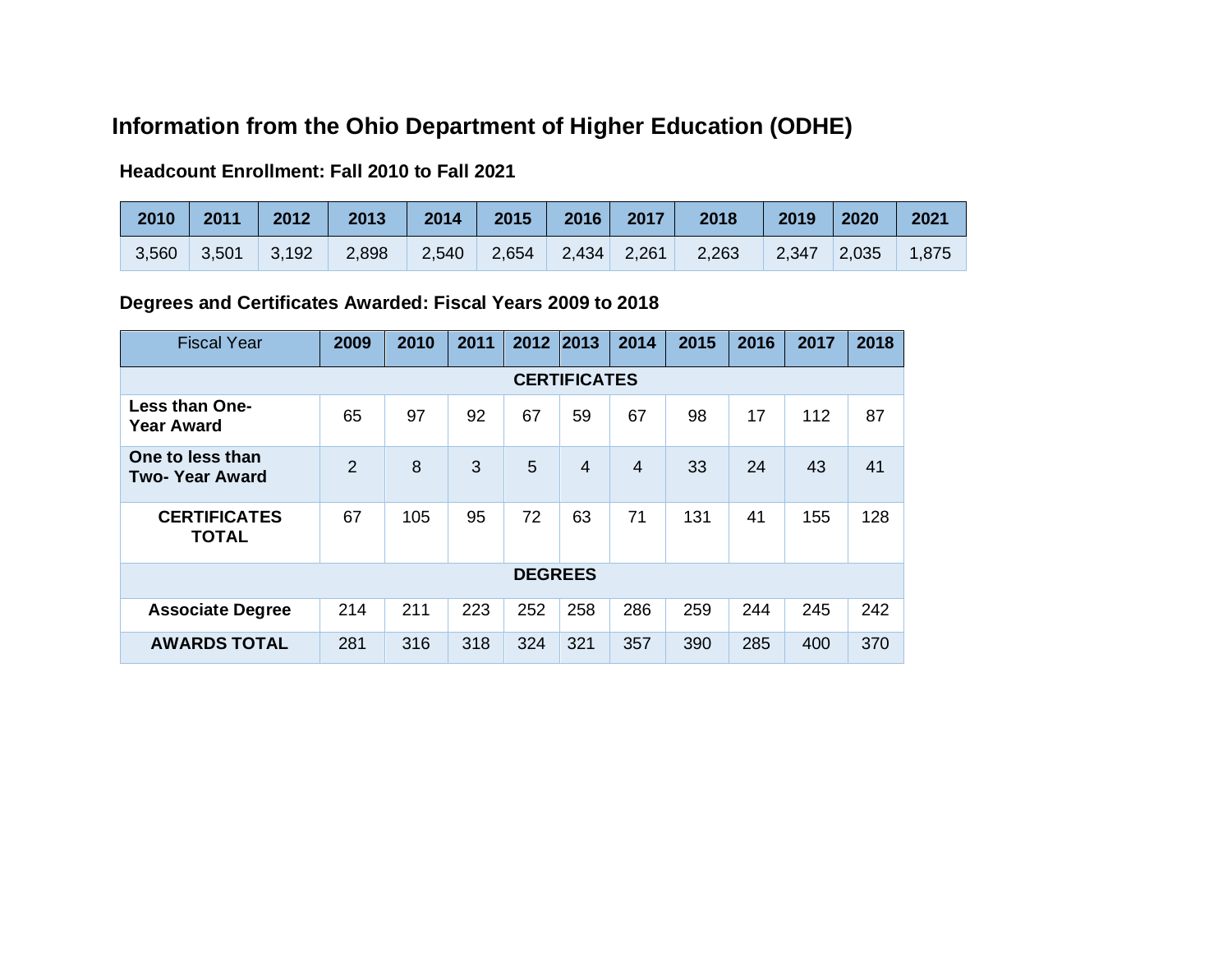**First to Second Year Retention: Fall 2010 to Fall 2018 Cohorts**

| Year | <b>Number of First-</b><br><b>Year Students</b> | <b>Number of</b><br><b>First-time</b><br><b>Full-time</b><br>Degree-<br>seeking<br><b>Students</b> | % Persisting<br>at Same<br><b>Institution</b> | % Persisting at<br>Any<br><b>Institution</b> | 1 <sup>St</sup> Time, FT, Degree-<br>seeking as a % of<br><b>First-year Students</b> |
|------|-------------------------------------------------|----------------------------------------------------------------------------------------------------|-----------------------------------------------|----------------------------------------------|--------------------------------------------------------------------------------------|
| 2010 | 990                                             | 478                                                                                                | 46%                                           | 50%                                          | 48%                                                                                  |
| 2011 | 928                                             | 354                                                                                                | 44%                                           | 48%                                          | 38%                                                                                  |
| 2012 | 788                                             | 275                                                                                                | 52%                                           | 57%                                          | 35%                                                                                  |
| 2013 | 644                                             | 253                                                                                                | 44%                                           | 46%                                          | 39%                                                                                  |
| 2014 | 517                                             | 187                                                                                                | 50%                                           | 55%                                          | 36%                                                                                  |
| 2015 | 561                                             | 170                                                                                                | 47%                                           | 55%                                          | 30%                                                                                  |
| 2016 | 292                                             | 113                                                                                                | 50%                                           | 59%                                          | 39%                                                                                  |
| 2017 | 302                                             | 127                                                                                                | 50%                                           | 54%                                          | 42%                                                                                  |
| 2018 | 384                                             | 251                                                                                                | 59%                                           | 64%                                          | 65%                                                                                  |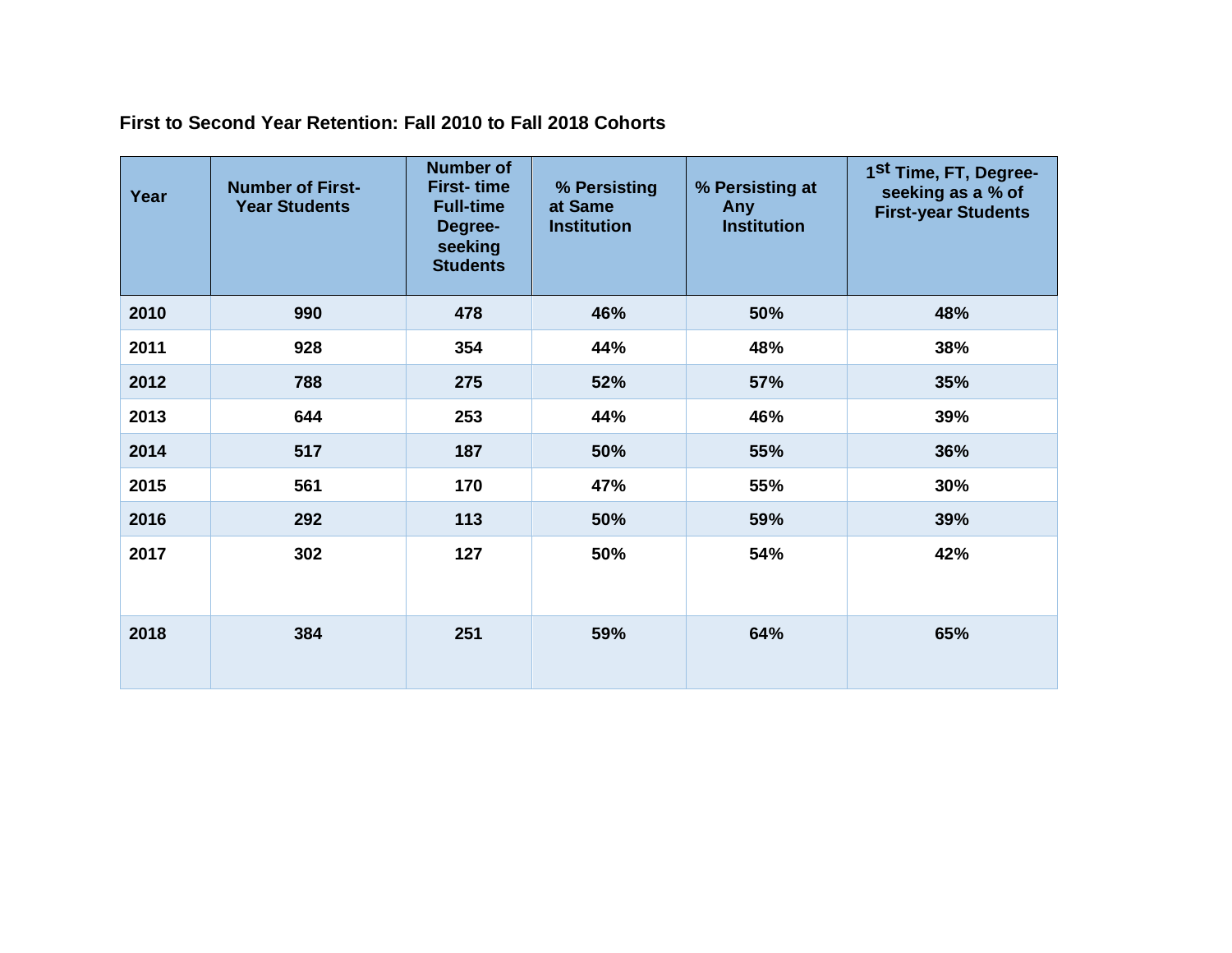## **Student Diversity: Fall 2019**

| <b>Head</b><br><b>Count</b> | <b>American</b><br>Indian or<br><b>Alaskan</b><br><b>Native</b> | <b>Asian</b> | <b>Black</b><br>or<br><b>African</b><br><b>American</b> | <b>Hispanic</b> | <b>Native</b><br><b>Hawaiian</b><br>or Other<br><b>Pacific</b><br><b>Islander</b> | <b>White</b> | Two or<br><b>More</b><br><b>Races</b> | Non-<br>resident<br><b>Alien</b> | Race<br><b>Unknown</b> |
|-----------------------------|-----------------------------------------------------------------|--------------|---------------------------------------------------------|-----------------|-----------------------------------------------------------------------------------|--------------|---------------------------------------|----------------------------------|------------------------|
| 2492                        | $1\%$                                                           | $1\%$        | 8%                                                      | 4%              | $< 1\%$                                                                           | 76%          | 4%                                    | $0\%$                            | 8%                     |

## **Student Diversity: Fall 2020**

| <b>Head</b><br><b>Count</b> | American<br>Indian or<br><b>Alaskan</b><br><b>Native</b> | <b>Asian</b> | <b>Black</b><br>or<br><b>African</b><br><b>American</b> | <b>Hispanic</b> | <b>Native</b><br><b>Hawaiian</b><br>or Other<br><b>Pacific</b><br><b>Islander</b> | <b>White</b> | Two or<br><b>More</b><br><b>Races</b> | Non-<br>resident<br><b>Alien</b> | Race<br><b>Unknown</b> |
|-----------------------------|----------------------------------------------------------|--------------|---------------------------------------------------------|-----------------|-----------------------------------------------------------------------------------|--------------|---------------------------------------|----------------------------------|------------------------|
| 2206                        | $1\%$                                                    | $< 1\%$      | 8%                                                      | 4%              | $< 1\%$                                                                           | 74%          | 3%                                    | 0%                               | 12%                    |

## **Other Demographic: Fall 2019**

| Head<br><b>Count</b> | Part-<br><b>Time</b> | Over Age 24 | <b>Male</b> | <b>Percent</b><br>Ohio<br><b>Students</b> | <b>High</b><br><b>School</b><br><b>Students</b> | <b>First- Generation</b><br><b>College</b> |
|----------------------|----------------------|-------------|-------------|-------------------------------------------|-------------------------------------------------|--------------------------------------------|
| 2492                 | 47%                  | 31%         | 52%         | 98%                                       | 32%                                             | 37%                                        |